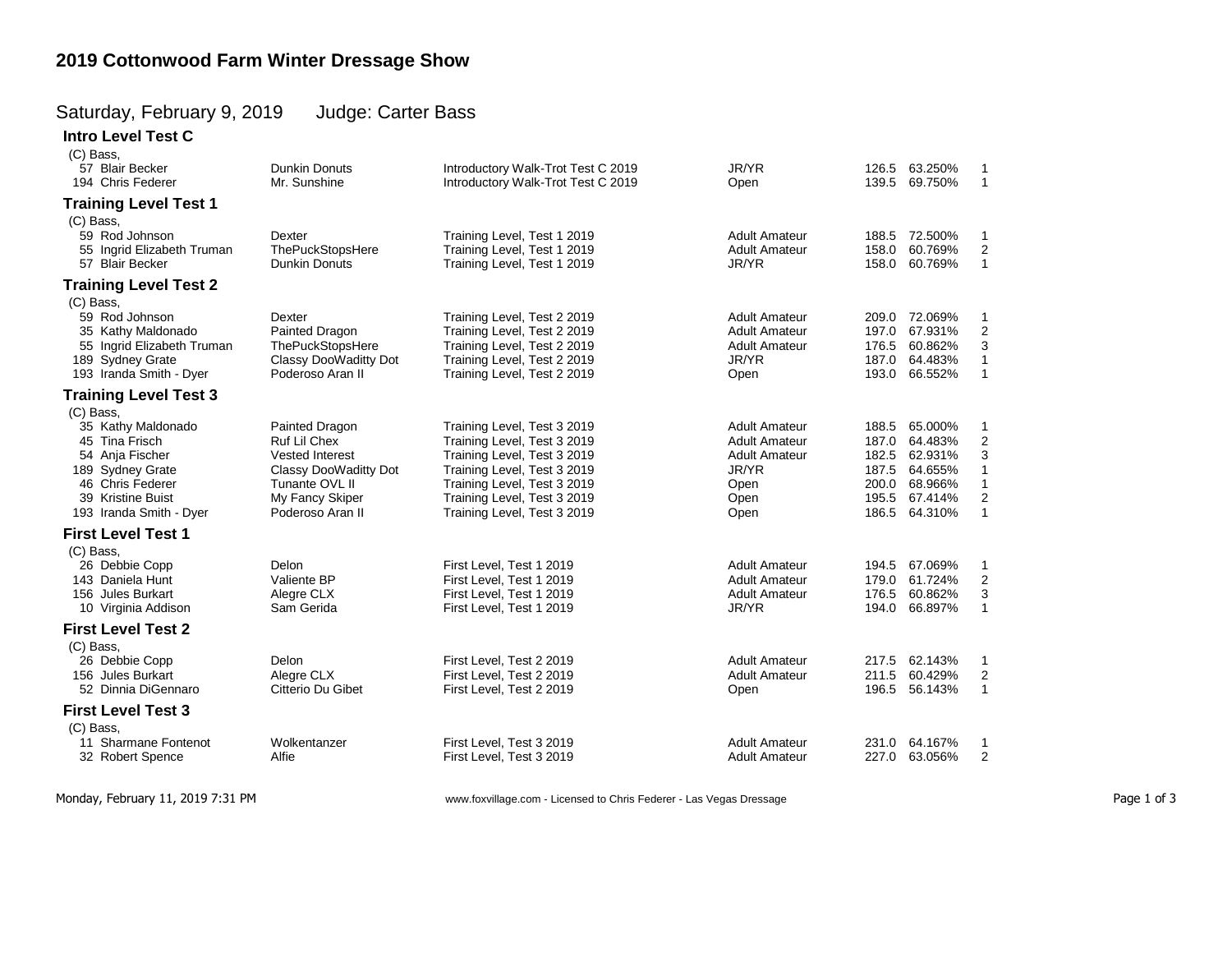| 39 Kristine Buist                          | My Fancy Skiper                 | First Level, Test 3 2019                               | Open                                         | 234.5          | 65.139%                        |                     |
|--------------------------------------------|---------------------------------|--------------------------------------------------------|----------------------------------------------|----------------|--------------------------------|---------------------|
| <b>Second Level Test 1</b><br>(C) Bass,    |                                 |                                                        |                                              |                |                                |                     |
| 11 Sharmane Fontenot<br>143 Daniela Hunt   | Wolkentanzer<br>Valiente BP     | Second Level. Test 1 2019<br>Second Level, Test 1 2019 | <b>Adult Amateur</b><br><b>Adult Amateur</b> | 237.5<br>223.0 | 64.189%<br>60.270%             | 1<br>$\overline{2}$ |
| <b>Second Level Test 3</b><br>(C) Bass.    |                                 |                                                        |                                              |                |                                |                     |
| 98 Anke Katrin Herbert                     | Keimpe Vande Amelander          | Second Level, Test 3 2019                              | Open                                         | 257.0          | 61.190%                        | 1                   |
| <b>Third Level Test 1</b><br>(C) Bass.     |                                 |                                                        |                                              |                |                                |                     |
| 34 Victoria Frontiere                      | Notorio Novio                   | Third Level, Test 1 2019                               | <b>Adult Amateur</b>                         |                | 224.5 60.676%                  |                     |
| 50 Annette Spinetti<br>53 Dinnia DiGennaro | Wall Street Z<br>Harlem         | Third Level. Test 1 2019<br>Third Level, Test 1 2019   | Open<br>Open                                 |                | 226.5 61.216%<br>223.5 60.405% | 2                   |
| <b>Fourth Level Test 2</b><br>(C) Bass,    |                                 |                                                        |                                              |                |                                |                     |
| 51 Annette Spinetti                        | Wild West                       | Fourth Level, Test 2 2019                              | Open                                         | 225.0          | 59.211%                        |                     |
| <b>Fourth Level Test 3</b><br>(C) Bass,    |                                 |                                                        |                                              |                |                                |                     |
| 28 Sophie Evans                            | Hermes                          | Fourth Level, Test 3 2019                              | <b>Adult Amateur</b>                         | 230.5          | 64.028%                        |                     |
| <b>Prix St. Georges</b><br>(C) Bass,       |                                 |                                                        |                                              |                |                                |                     |
| 16 Kristine Buist                          | Xanthus                         | FEI Prix St. Georges 2018                              | Open                                         | 206.5          | 60.735%                        |                     |
| 58 Gail Alterwitz<br>64 Jessie Bonneau     | Rico<br><b>Skies The Limitt</b> | FEI Prix St. Georges 2018<br>FEI Prix St. Georges 2018 | Open<br>Open                                 | 206.5<br>194.0 | 60.735%<br>57.059%             | $\mathbf{1}$<br>2   |
| 30 Megan Johnson                           | Roulette                        | FEI Prix St. Georges 2018                              | Open                                         | 168.5          | 49.559%                        | 3                   |
| Intermediare I<br>(C) Bass,                |                                 |                                                        |                                              |                |                                |                     |
| 9 Mary Brann                               | Petit Syrah                     | FEI Intermediate I 2018                                | <b>Adult Amateur</b>                         |                | 214.0 62.941%                  |                     |

## **Sunday, February 10, 2019 Judge: Carter Bass**

| <b>Intro Level Text C</b><br>(C) Bass,<br>194 Chris Federer                                | Mr. Sunshine                       | Introductory Walk-Trot Test C 2019                         | Open                  | 140.0 70.000%                                    |
|--------------------------------------------------------------------------------------------|------------------------------------|------------------------------------------------------------|-----------------------|--------------------------------------------------|
| <b>Training Level Test 2</b><br>(C) Bass,<br>35 Kathy Maldonado<br>193 Iranda Smith - Dyer | Painted Dragon<br>Poderoso Aran II | Training Level, Test 2 2019<br>Training Level, Test 2 2019 | Adult Amateur<br>Open | 68.793%<br>199.5<br>-1<br>68.448%<br>198.5<br>-1 |
| <b>Training Level Test 3</b><br>(C) Bass,<br>45 Tina Frisch                                | Ruf Lil Chex                       | Training Level, Test 3 2019                                | <b>Adult Amateur</b>  | 67.931%<br>197.0                                 |

Monday, February 11, 2019 7:31 PM **Page 2 of 3** www.foxvillage.com - Licensed to Chris Federer - Las Vegas Dressage